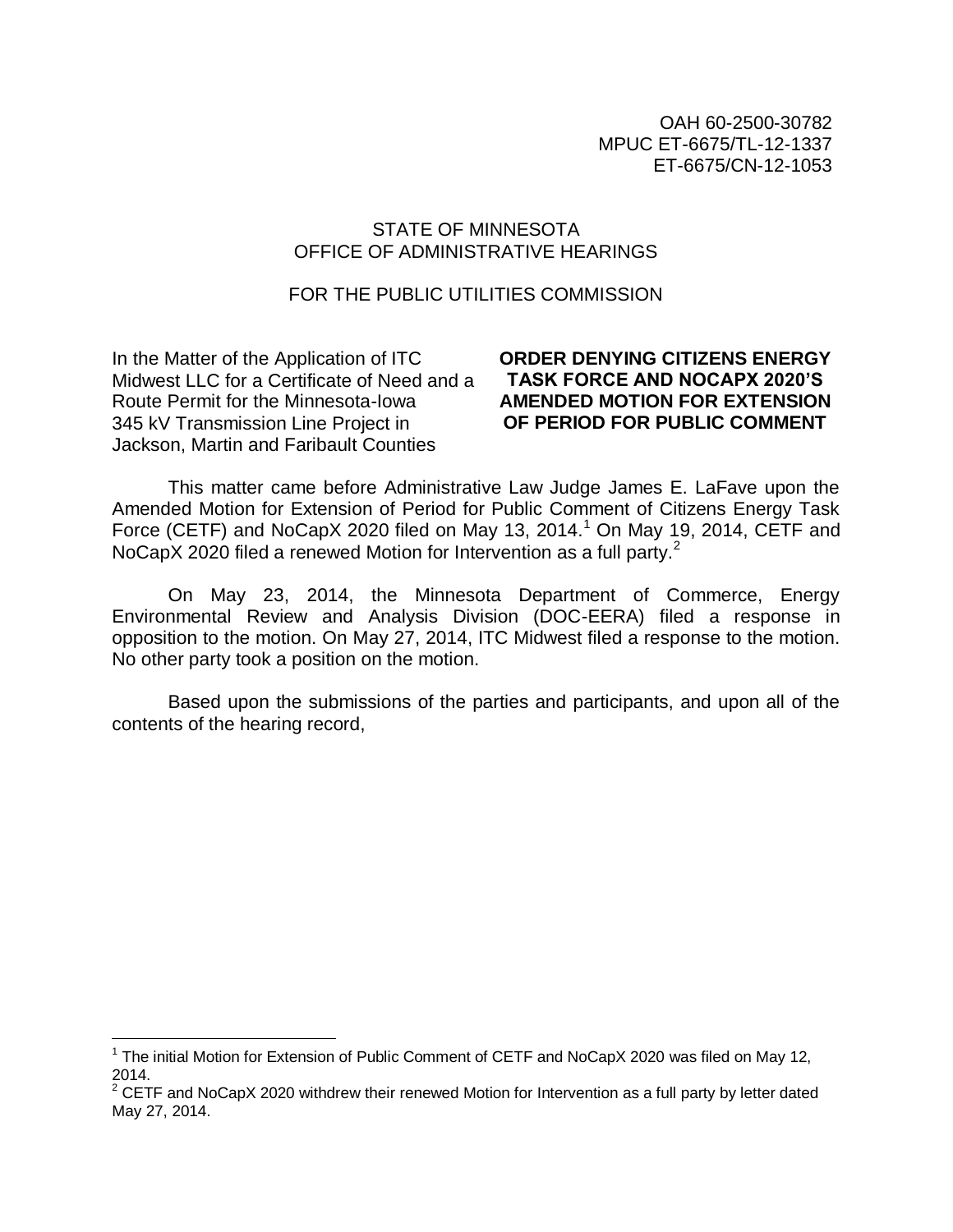### **IT IS HEREBY ORDERED:**

1. Citizens Energy Task Force and NoCapX 2020's Motion for extension of the public comment period is **DENIED**.

2. Citizens Energy Task Force and NoCapX 2020's request that the question be certified to the Minnesota Public Utilities Commission is **DENIED.**

Dated: July 24, 2014

s/James E. LaFave JAMES E. LAFAVE Administrative Law Judge

#### **MEMORANDUM**

#### **Background**

This Motion seeks an order to allow the public to comment on the Final Environmental Impact Statement (FEIS) as part of the proceedings in this docket. The Power Plant Siting Act<sup>3</sup> and Minnesota Rules Chapter 1405 and 7850 set forth the procedures for the Environmental Impact Statement (EIS) process. Pursuant to those rules the Minnesota Department of Commerce, Energy Environmental Review and Analysis Division (DOC-EERA) issued a draft EIS (DEIS). The DEIS was then published and made available to the public. The DOC-EERA held informational meetings and properly provided the required comment period on the DEIS.

Minn. R. 7850.2500, subps 7 and 8, provide that the DOC-EERA "shall hold the record on the environmental impact statement open for receipt of written comments for not less than ten days after the close of the informational meeting." The DOC-EERA then prepares the FEIS which must respond to the substantive public comments.<sup>4</sup> The DOC-EERA typically prepares the FEIS as a copy of the DEIS to which the DOC-EERA attaches the public comments and its response to the comments.<sup>5</sup> The MPUC, upon receipt of the FEIS, must determine whether the FEIS is adequate prior to making its final determination on the route permit application. That is the process that is being followed in this case.

i<br>L <sup>3</sup> *See,* Minn. Stat. ch 216E.

<sup>4</sup> Minn. R. 7850.2500, subp. 9. 5 *Id.*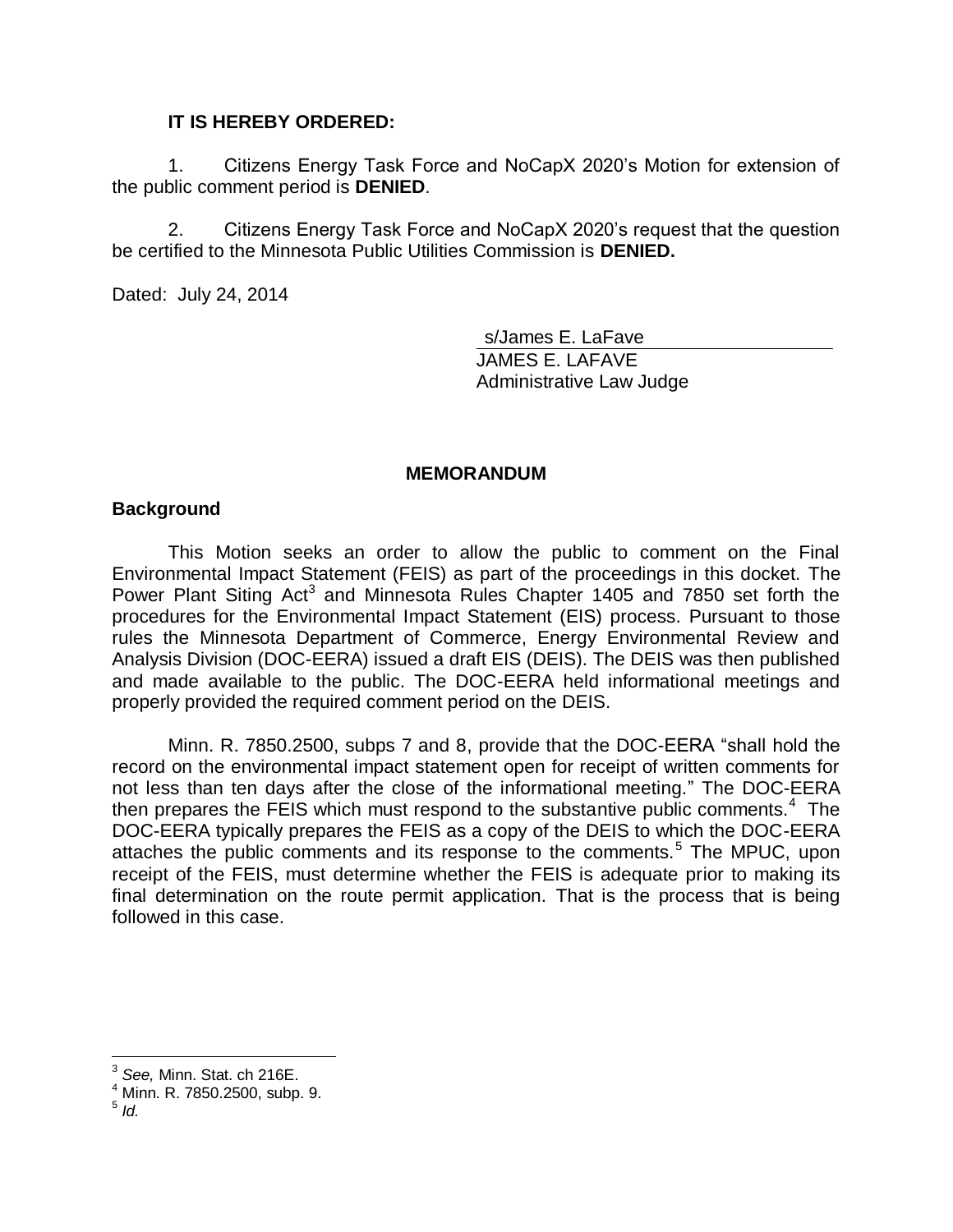## **The Positions of the Parties**

CETF and NoCapX 2020 seek an order to extend the public comment period, for at least one week after the receipt of the FEIS, to allow comment on the adequacy of the environmental review. To support their position, they cite to the Minnesota Environmental Policy Act (MEPA) which states in part: "The final detailed environmental impact statement and the comments received thereon shall precede the final decision on the proposed action and shall accompany the proposal through an administrative review process."<sup>6</sup> In addition, they argue that such a comment period is necessary because of possible inaccuracies in the FEIS. Further, they assert an additional public comment period is necessary because no local landowners or residents have intervened in this proceeding. In the alternative, CETF and NoCapX 2020 request that the question be certified to the MPUC.

The DOC-EERA opposes the motion of CETF and NoCapX 2020. DOC-EERA argues the motion exceeds CETF and NoCapX 2020's limited role in this proceeding. DOC-EERA also asserts the motion fails on the merits. It argues that while the MEPA anticipates a comment period for the FEIS, this requirement is inapplicable to environmental review conducted in accordance with the Power Plant Siting Act<sup>7</sup> and its associated rules on routing $^8$  and hearing. $^9$ 

ITC Midwest also opposes CETF and NoCapX 2020's motion to extend the public comment period. It contends that Minnesota law does not provide for a comment period on the FEIS and that past practice in other recent MPUC route permit proceedings does not support providing such a comment period. Further, ITC Midwest also questions CETF and NoCapX 2020's standing to bring the motion.

## **Discussion**

## **a. The Motion by CETF and NoCapX2020 exceeds the scope of their limited participation**

On January 20, 2014, CETF and NoCapX 2020 filed an Out-of-Time Petition for Limited Intervention (Petition). The Petition was filed after the deadline to intervene had passed, and 146 days after the intervention deadline had been set. The Petition specifically requested "status as limited parties, with the narrow purpose of reviewing Discovery, filing an Initial and Reply Brief and Exceptions.<sup>"10</sup> Based on those representations to this Tribunal, the Petition was granted by Order dated January 31,  $2014$ <sup>11</sup> The Order clearly stated "No other participation in this proceeding will be allowed."<sup>12</sup>

i<br>L

 $^6$  Minn. Stat. § 116D.04, subd 6a.

<sup>7</sup> *See,* Minn. Stat. Ch. 216E.

<sup>8</sup> *See,* Minn. R. 7850.

<sup>9</sup> *See,* Minn. R. 1405.

 $10$  Out-of-Time Petition for Limited Intervention at 1 (January 20, 2014).

<sup>11</sup> Order on Petitions to Intervene by Citizens Energy Task Force and NoCapX 2020 **(**January 31, 2014).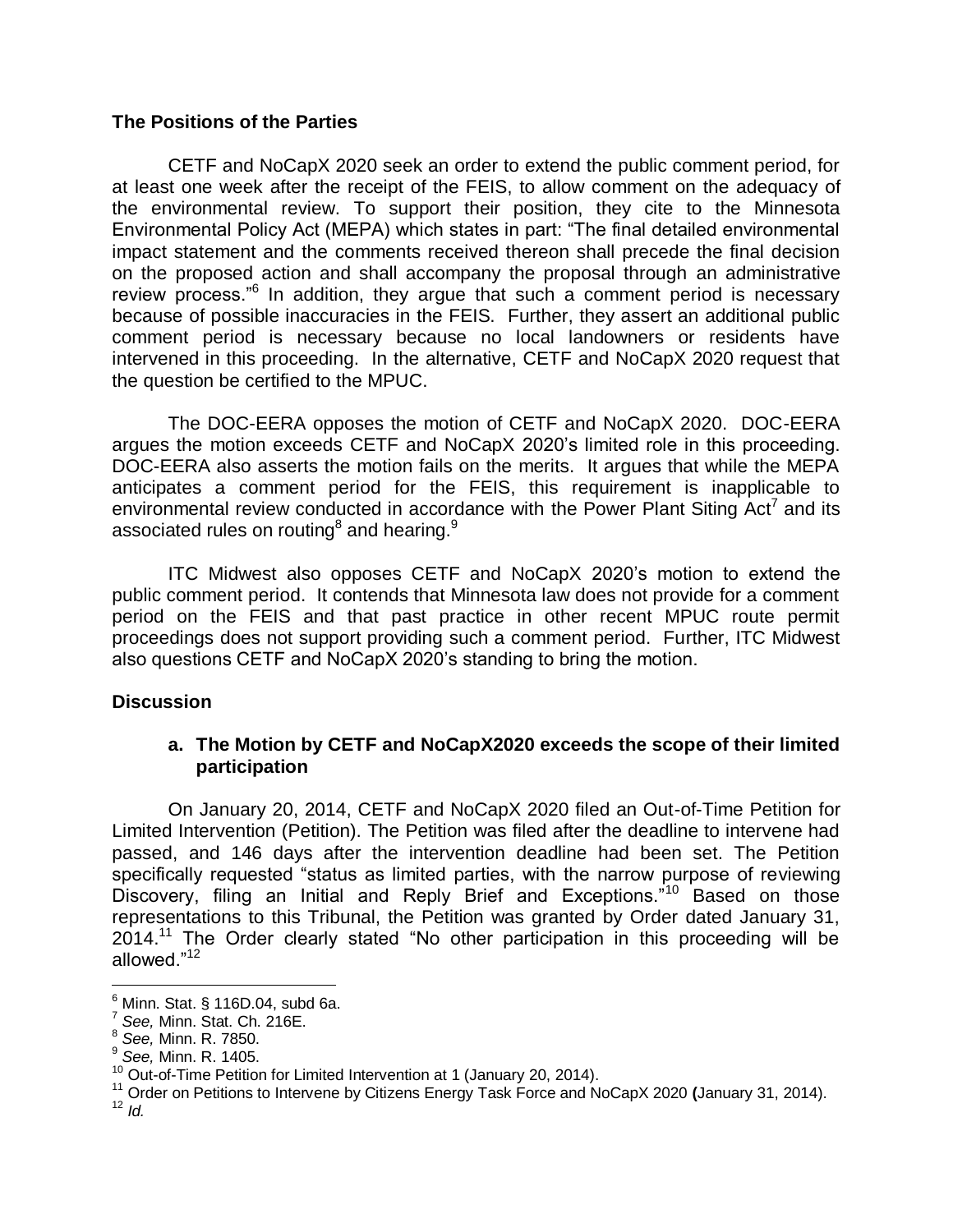Despite the limited nature of their participation, on February 17, 2014, CETF and NoCapX 2020 served Information Requests on the Minnesota Center for Environmental Advocacy (MCEA), Wind on the Wires, Fresh Energy and the Izzak Walton League.<sup>13</sup> Then on March 7, 2014 CETF and NoCapX 2020 brought a Motion to Compel and for Leave to Participate in Discovery and Cross-Examination. That Motion was denied on April 1, 2014.<sup>14</sup> Now, for the third time, and in sharp contrast to their initial representations to this Tribunal, CETF and NoCapX 2020 seek to act beyond the limited nature of their role.

The rules governing intervention in these proceedings authorize the Administrative Law Judge to "specify the extent of participation permitted"<sup>15</sup> CETF and NoCapX 2020; that participation was specifically limited to reviewing Discovery, filing an Initial and Reply Brief and Exceptions.<sup>16</sup> Bringing the motion under consideration goes well beyond the narrow role granted to CETF and NoCapX 2020. The motion, therefore, must be denied.

# **b. The environmental review required by law is being followed**

CETF and NoCapX 2020 mistakenly argue that the MEPA requires a comment period on the FEIS in this case.

In the construction of a transmission line of 110 kV or more, the law requires that the "environmental review shall be conducted according to parts 7849.1000 to  $7849.21000$  and  $7850.1000$  to  $7850.5600.^{n17}$  As discussed above, the process detailed in the relevant rules is being followed.<sup>18</sup>

NoCapX 2020 made a similar motion for a FEIS comment period in the Hampton-Rochester-La Crosse 345 kV transmission line project.<sup>19</sup> As in this case, NoCapX 2020 argued the more general provisions of the MEPA and the rules adopted pursuant to the MEPA govern the conduct of the EIS. Administrative Law Judge Kathleen D. Sheehy denied the motion. In her order, Judge Sheehy gave this cogent analysis:

MEPA sets out the environmental review requirements applicable to all types of proposed actions that may adversely impact the environment, including, for example, underground mines, petroleum refineries, paper mills, highway projects, and solid waste disposal facilities. The Environmental Quality Board adopted rules pursuant to Minn. Stat.

i<br>L

 $13$  Affidavit of Carol A. Overland  $\P$  2 (March 7, 2014).

<sup>&</sup>lt;sup>14</sup> See, Order Denying Citizens Energy Task Force and NoCapX 2020's Motion to Compel Answers to Information Requests and leave to Participate in Discovery and Cross-Examination (April 1, 2014). <sup>15</sup> Minn. R. 1400.6200, subp. 3.

<sup>16</sup> Out-of-Time Petition for Limited Intervention at 1 (January 20, 2014).

<sup>17</sup> Minn. R. 4410.4300, subp. 6. (Environmental Review – Transmission Lines).

<sup>18</sup> *See,* Minn. Stat. § 216E.03, subd. 5.

<sup>19</sup> *See, ITMO Appl. By Xcel Energy for a Route Permit for Hampton – Rochester – La Crosse 345 kV Trans. Line Project,* MPUC Docket No. E002/TL-09-1448, OAH Docket No. 3-2500-21181-2 (2011).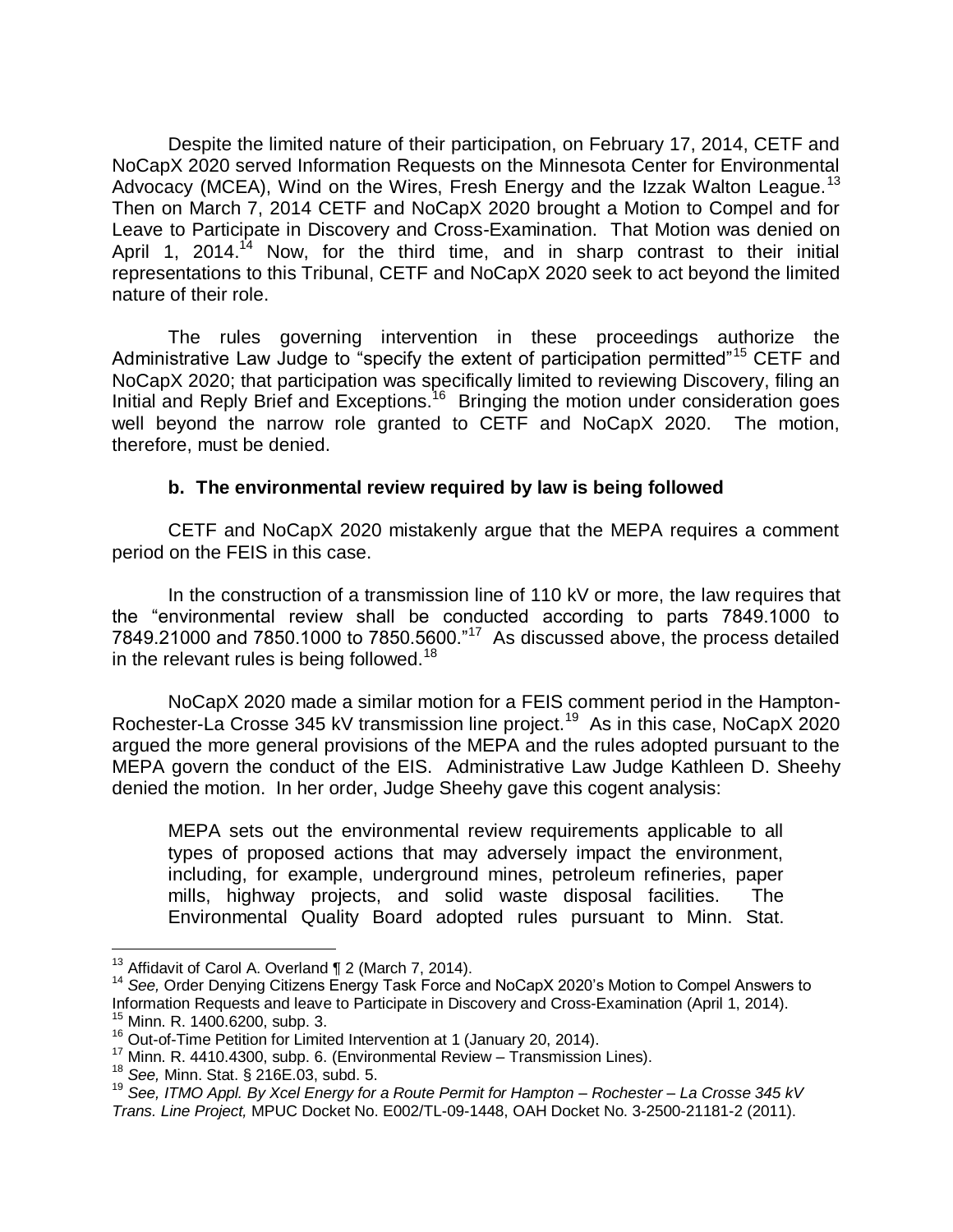§ 116D.04, subd. 5a, establishing which governmental units are to be responsible for the environmental review of particular proposed actions and how the review is to take place. The rules established under this authority explicitly provide that, for the construction of high voltage transmission lines, the environmental review "shall be conducted" according to the PUC's rules for environmental review in a certificate of need proceeding (Minn. R. 7849.1000 to 7849.2100) or in a route permit proceeding (Minn. R. 7850.1000 to 7850.5600).<sup>20</sup> Minn. R. 4410.2800, subp. 2, which requires a public comment period for a final EIS in other circumstances, is simply not applicable here. $21$ 

Even assuming CETF and NoCapX 2020 have standing, because the proper process regarding the EIS is being followed, their motion must be denied.

## **c. CETF and NoCapX 2020 failed to articulate grounds to justify certifying the question to the MPUC.**

CETF and NoCapX 2020 requested that this question be certified to the MPUC. Minn. R. 1400.7600 sets out the six factors to be weighed in determining whether a motion should be certified. Those factors are:

- (A) Whether the motion involves a controlling issue of law over which there is a difference of opinion.
- (B) Whether the ultimate termination of the hearing would be materially advanced.
- (C) Whether the time expended between the motion to certify and the ultimate determination would prejudice the prevailing party.
- (D) Whether to delay the ultimate determination to after the hearing would render the matter moot or render the agency ruling meaningless.
- (E) Whether developing a full record is necessary and would avoid remanding the matter.
- (F) Whether the issue to be certified is solely within the expertise of the agency.<sup>22</sup>

CETF and NoCapX 2020, however, did not argue which factor they believed

i<br>L

 $^{20}$  Minn. R. 4410.4400, subp. 6.

<sup>21</sup> *ITMO Appl. By Xcel Energy for a Route Permit for Hampton – Rochester – La Crosse 345 kV Trans. Line Project,* MPUC Docket No. E002/TL-09-1448, OAH Docket No. 3-2500-21181-2 (2011); *Order on Motion Regarding Final Environmental Impact Statements and Motion to Extend intervention Deadline*  (June 30, 2011); eDockets No. 20116-64296-01.

<sup>22</sup> Minn. R. 1400.7600.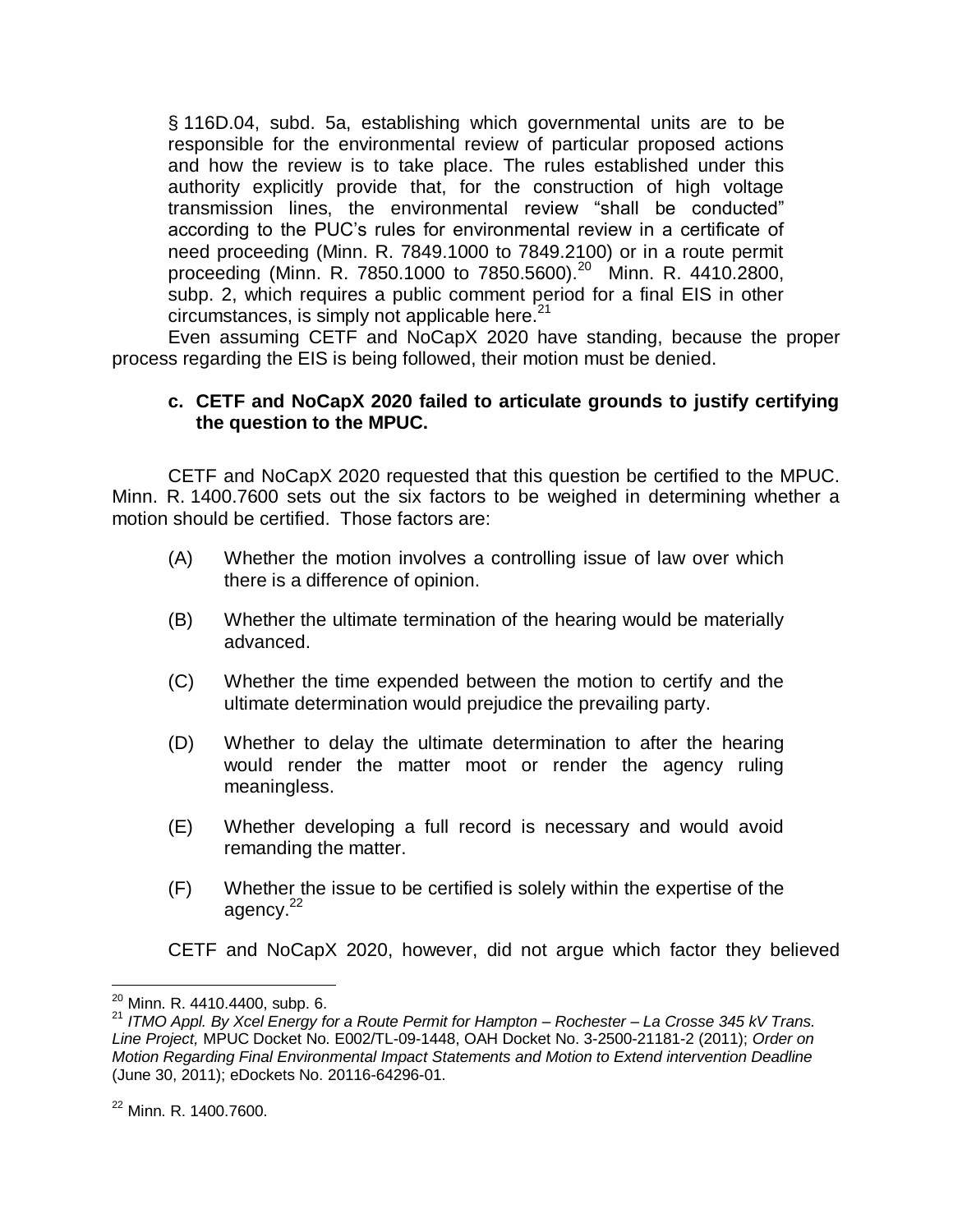supported their certification request. They did not even argue why they wanted the motion certified to the MPUC. The Administrative Law Judge, after a review of the motion record, does not believe any of the factors listed in Minn. R. 1400.7600 apply in this case. The request of CETF and NoCapX 2020 to certify the question to the MPUC is therefore denied.

**J. E. L.**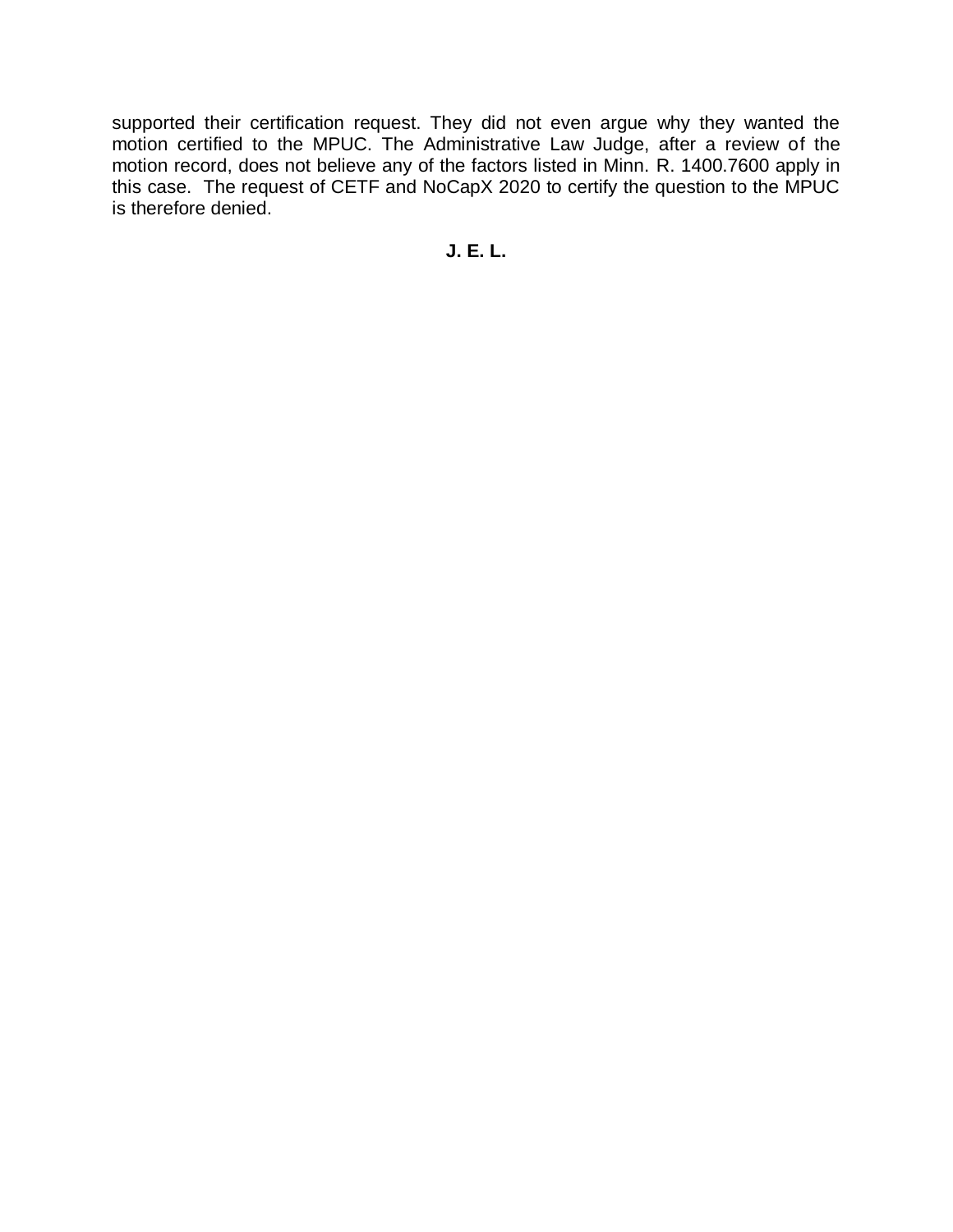

# **MINNESOTA OFFICE OF ADMINISTRATIVE HEARINGS**

600 North Robert Street Saint Paul, Minnesota 55101

**Mailing Address:** Voice: (651) 361-7900<br> **P.O.** Box 64620 **TTY:** (651) 361-7878 St. Paul, Minnesota 55164-0620 Fax: (651) 361-7936

 $TTY: (651) 361-7878$ 

July 24, 2014

See Attached Service List

# **Re: In the Matter of ITC Midwest LLC Cert/Need for MN/Iowa 345 kV line Project in Jackson, Martin and Faribault Counties**

#### **OAH 60-2500-30782 MPUC ET-6675/TL-12-1337 ET-6675-CN-12-1053**

To All Persons on the Attached Service List:

Enclosed and served upon you is the Administrative Law Judge's **ORDER DENYING CITIZENS ENERGY TASK FORCE AND NOCAPX 2020'S AMENDED MOTION FOR EXTENSION OF PERIOD FOR PUBLIC COMMENT** in the aboveentitled matter.

If you have any questions, please contact my legal assistant Kendra McCausland at (651) 361-7870 or kendra.mccausland@state.mn.us.

Sincerely,

s/James E. LaFave

JAMES E. LAFAVE Administrative Law Judge

JEL:klm **Enclosure**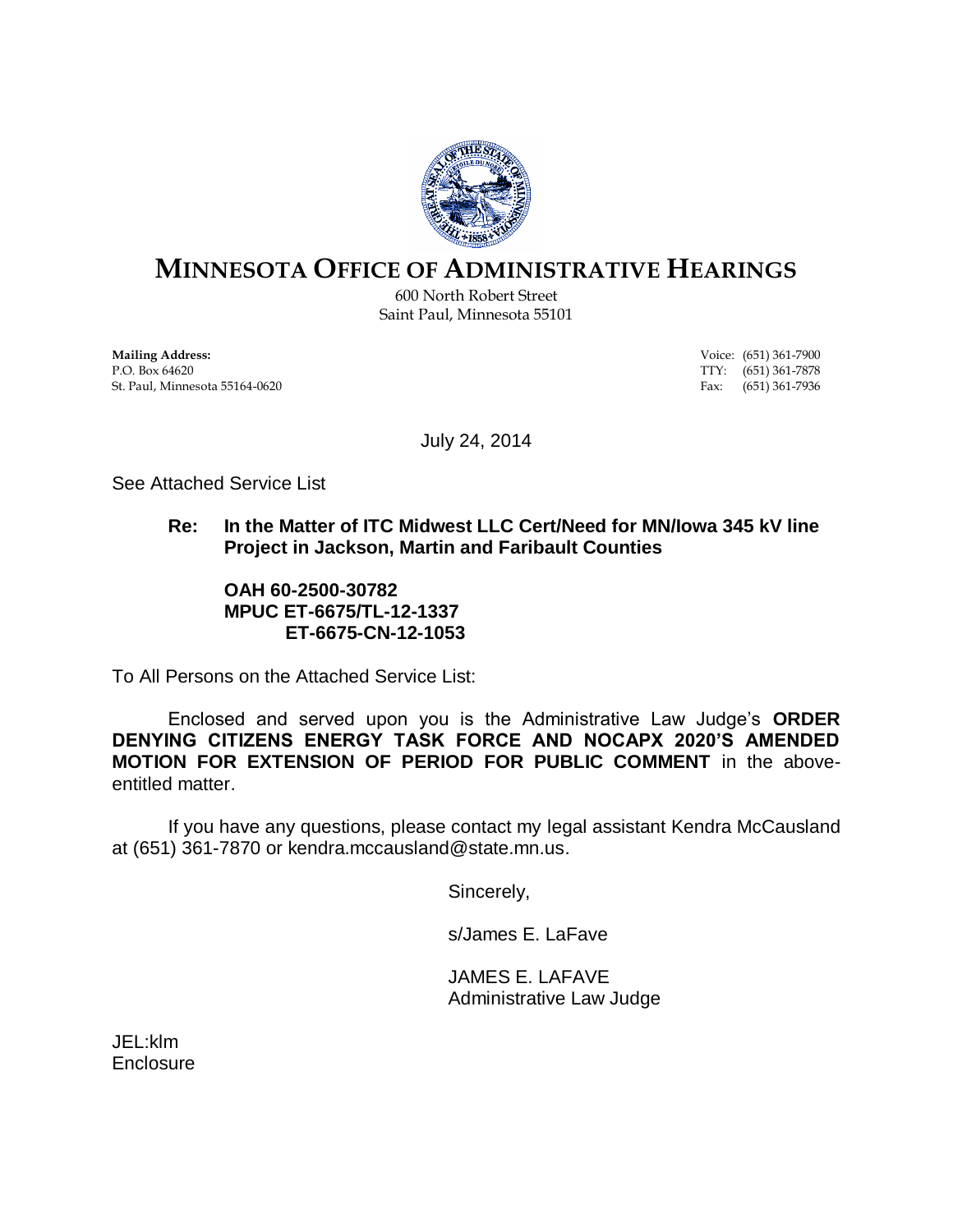### STATE OF MINNESOTA OFFICE OF ADMINISTRATIVE HEARINGS PO BOX 64620 600 NORTH ROBERT STREET ST. PAUL, MINNESOTA 55164

## **CERTIFICATE OF SERVICE**

| In the Matter of ITC Midwest LLC Cert/Need<br>for MN/lowa 345 kV line Project in Jackson, | OAH Docket No.:<br>60-2500-30782 |
|-------------------------------------------------------------------------------------------|----------------------------------|
| <b>Martin and Faribault Counties</b>                                                      |                                  |
|                                                                                           |                                  |

Kendra McCausland, certifies that on July 24, 2014 she served the true and correct **ORDER DENYING CITIZENS ENERGY TASK FORCE AND NOCAPX 2020'S AMENDED MOTION FOR EXTENSION OF PERIOD FOR PUBLIC COMMENT** by eService, and U.S. Mail, (in the manner indicated below) to the following individuals:

| Karen          | Kromar                | karen.kromar@state.mn.us  | <b>MN Pollution Control Agency</b>    | 520 Lafayette Rd<br>Saint Paul, MN 55155                           | Electronic<br>Service               | Yes        |
|----------------|-----------------------|---------------------------|---------------------------------------|--------------------------------------------------------------------|-------------------------------------|------------|
| <b>James</b>   | LaFave                | james.lafave@state.mn.us  | Office of Administrative Hearings     | PO Box 64620<br>St. Paul, MN 55164-0620                            | <b>Electronic</b><br><b>Service</b> | Yes.       |
| John           | Lindell               | agorud.ecf@ag.state.mn.us | Office of the Attorney<br>General-RUD | 1400 BRM Tower<br>445 Minnesota St<br>St. Paul, MN 551012130       | Electronic<br>Service               | Yes        |
| Susan          | Medhaug               | Susan.medhaug@state.mn.us | Department of Commerce                | Suite 500, 85 Seventh Place<br>East<br>St. Paul, MN 551012198      | Electronic<br><b>Service</b>        | <b>Yes</b> |
| <b>Bob</b>     | Patton                | bob.patton@state.mn.us    | <b>MN Department of Agriculture</b>   | 625 Robert St N<br>Saint Paul, MN 55155-2538                       | Electronic<br>Service               | Yes        |
| <b>Michele</b> | <b>Ross</b>           | michele.ross@state.mn.us  | Department of Health                  | 625 N Robert St<br>Saint Paul, MN 55101                            | Electronic<br><b>Service</b>        | Yes.       |
| Janet          | <b>Shaddix Elling</b> | jshaddix@janetshaddix.com | <b>Shaddix And Associates</b>         | <b>Ste 122</b><br>9100 W Bloomington Frwy<br>Bloomington, MN 55431 | Electronic<br>Service               | Yes        |
| <b>Jeffrey</b> | Small                 | ismall@misoenergy.org     |                                       | <b>MISO</b><br>P.O. Box 4202<br>Carmel, Indiana 46082-4202         | Electronic<br>Service               | <b>No</b>  |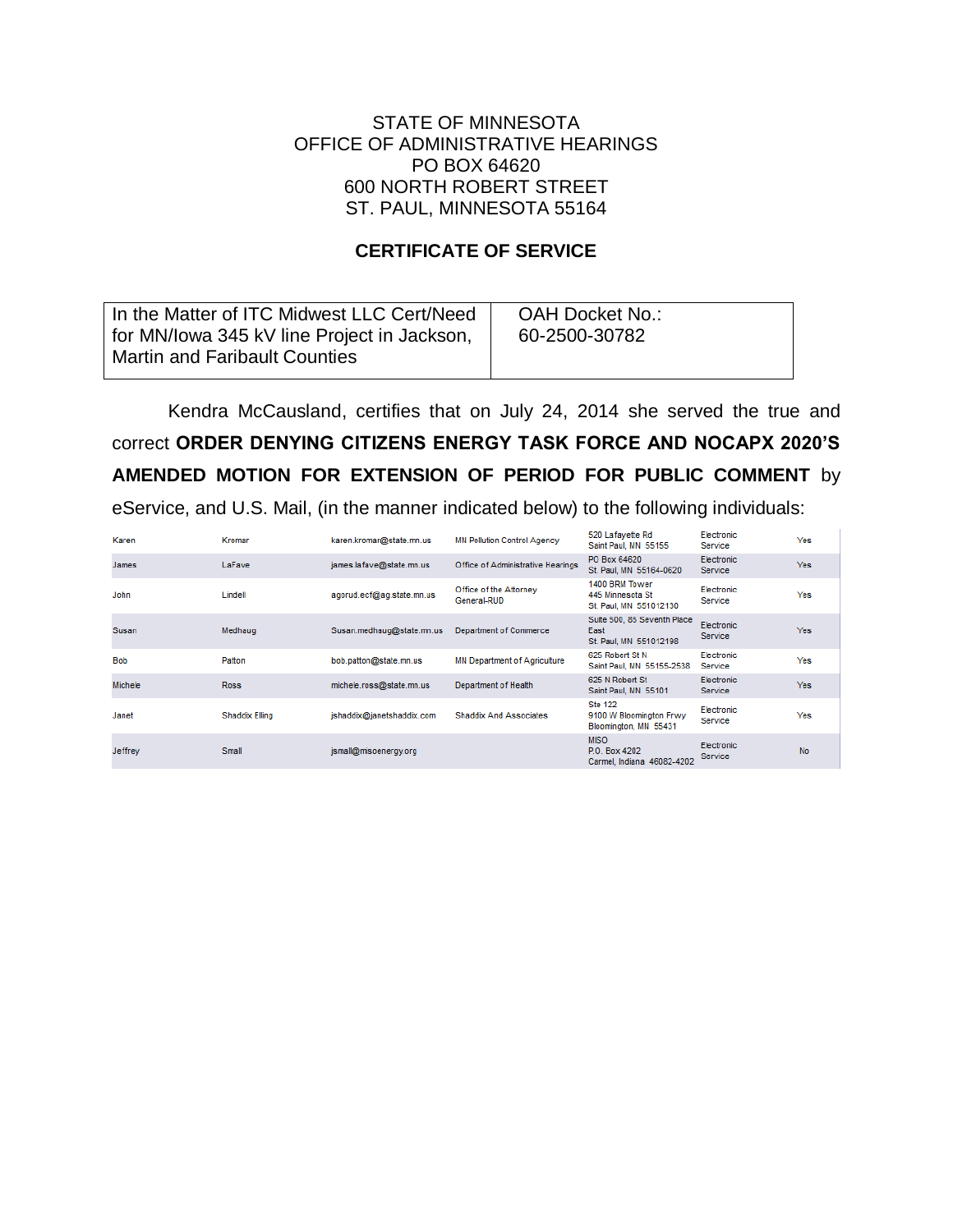| Ray            | Kirsch                | Raymond.Kirsch@state.mn.us   | Department of Commerce                           | 85 7th Place E Ste 500<br>St. Paul, MN 55101                          | Electronic<br>Service | <b>Yes</b> |
|----------------|-----------------------|------------------------------|--------------------------------------------------|-----------------------------------------------------------------------|-----------------------|------------|
| <b>Stacy</b>   | Kotch                 | Stacy.Kotch@state.mn.us      | MINNESOTA DEPARTMENT OF<br><b>TRANSPORTATION</b> | 395 John Ireland Blvd.<br>St. Paul, MN 55155                          | Electronic<br>Service | Yes        |
| Karen          | Kromar                | karen.kromar@state.mn.us     | <b>MN Pollution Control Agency</b>               | 520 Lafayette Rd<br>Saint Paul, MN 55155                              | Electronic<br>Service | Yes        |
| James          | LaFave                | james.lafave@state.mn.us     | Office of Administrative Hearings                | PO Box 64620<br>St. Paul. MN 55164-0620                               | Electronic<br>Service | Yes        |
| John           | Lindell               | agorud.ecf@ag.state.mn.us    | Office of the Attorney<br>General-RUD            | 1400 BRM Tower<br>445 Minnesota St<br>St. Paul, MN 551012130          | Electronic<br>Service | Yes        |
| Susan          | Medhaug               | Susan.medhaug@state.mn.us    | <b>Department of Commerce</b>                    | Suite 500, 85 Seventh<br><b>Place East</b><br>St. Paul, MN 551012198  | Electronic<br>Service | Yes        |
| Jocelyn        | Olson                 | jocelyn.olson@ag.state.mn.us | Office of the Attorney<br>General-PUC            | 900 Bremer Tower, 445<br>Minnesota St<br>St. Paul, MN 55101-2127      | Electronic<br>Service | Yes        |
| Carol A.       | Overland              | overland@legalectric.org     | Legalectric - Overland Law<br>Office             | 1110 West Avenue<br>Red Wing, MN 55066                                | Electronic<br>Service | No         |
| <b>Bob</b>     | Patton                | bob.patton@state.mn.us       | <b>MN Department of Agriculture</b>              | 625 Robert St N<br>Saint Paul, MN<br>55155-2538                       | Electronic<br>Service | Yes        |
| <b>Michele</b> | <b>Ross</b>           | michele.ross@state.mn.us     | <b>Department of Health</b>                      | 625 N Robert St<br>Saint Paul, MN 55101                               | Electronic<br>Service | Yes        |
| Janet          | <b>Shaddix Elling</b> | jshaddix@janetshaddix.com    | <b>Shaddix And Associates</b>                    | <b>Ste 122</b><br>9100 W Bloomington<br>Frwy<br>Bloomington, MN 55431 | Electronic<br>Service | Yes        |
| Jeffrey        | Small                 | ismall@misoenergy.org        |                                                  | <b>MISO</b><br>P.O. Box 4202<br>Carmel, Indiana<br>46082-4202         | Electronic<br>Service | No         |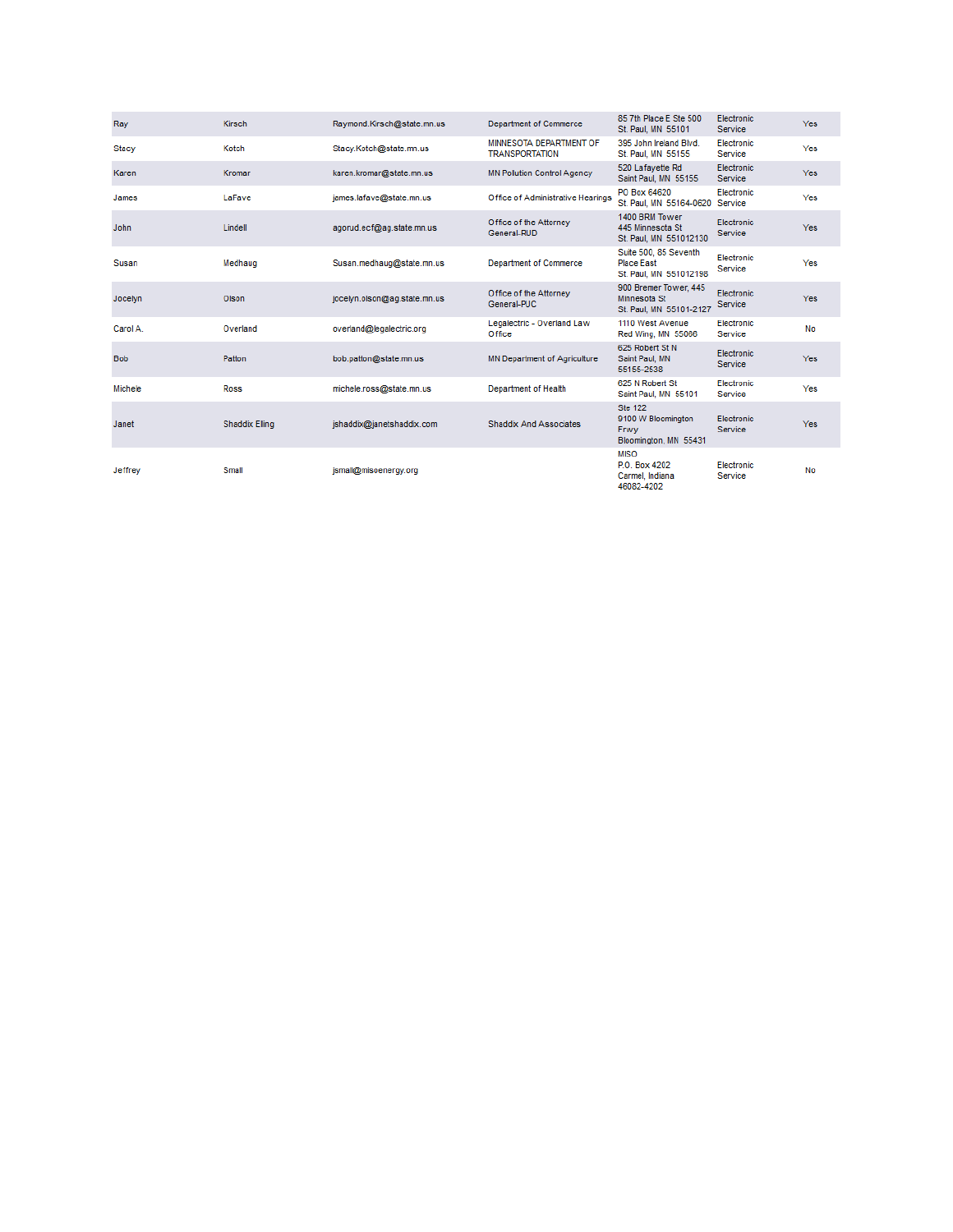| Lisa          | Agrimonti           | lagrimonti@briggs.com               | Briggs And Morgan, P.A.                               | 2200 IDS Center80 South 8th<br><b>Street</b><br>Minneapolis, MN 55402                 | Electronic<br>Service | No        |
|---------------|---------------------|-------------------------------------|-------------------------------------------------------|---------------------------------------------------------------------------------------|-----------------------|-----------|
| Julia         | Anderson            | Julia.Anderson@ag.state.mn.us       | Office of the Attorney<br>General-DOC                 | 1800 BRM Tower<br>445 Minnesota St<br>St. Paul, MN 551012134                          | Electronic<br>Service | Yes       |
| Duane         | <b>Behrens</b>      | porkb@yourstarnet.net               |                                                       | 1692 160th Ave<br>Fairmont, MN 56031                                                  | <b>Paper Service</b>  | No        |
| Christina     | <b>Brusven</b>      | cbrusven@fredlaw.com                | Fredrikson & Byron, P.A.                              | 200 S 6th St Ste 4000<br>Minneapolis, MN 554021425 Service                            | Electronic            | <b>No</b> |
| Matthew S.    | Carstens            | mcarstens@itctransco.com            | <b>ITC Holdings Corp.</b>                             | 123 5th Street SE<br>Cedar Rapids, IA 52401                                           | Electronic<br>Service | No        |
| Kodi          | Church              | kchurch@briggs.com                  | Briggs & Morgan                                       | 2200 IDS Center<br>80 South Eighth Street<br>Minneapolis, Minnesota<br>55402          | Electronic<br>Service | <b>No</b> |
| Katie         | <b>Clark Sieben</b> | katie.clark.sieben@state.mn.us DEED |                                                       | 332 Minnesota St, #E200<br>1st National Bank Bldg<br>Saint Paul, MN 55101             | Electronic<br>Service | No        |
| Leigh         | Currie              | lcurrie@mncenter.org                | Minnesota Center for<br><b>Environmental Advocacy</b> | 26 E. Exchange St., Suite 206 Electronic<br>St. Paul, Minnesota 55101                 | Service               | No        |
| Warren J      | Day                 | warren@warrendaylaw.com             | Attorney-At-Law                                       | 2010 Hawkinson Rd<br>Oregon, WI 53575                                                 | Electronic<br>Service | No        |
| Randall       | Doneen              | randall.doneen@state.mn.us          | Department of Natural Resources                       | 500 Lafayette Rd, PO Box 25 Electronic<br>Saint Paul, MN 55155                        | Service               | Yes       |
| Scott         | Ek                  | scott.ek@state.mn.us                | <b>Public Utilities Commission</b>                    | 121 7th Place East<br>Suite 350<br>St. Paul, MN 55101                                 | Electronic<br>Service | Yes       |
| Sharon        | Ferguson            | sharon.ferguson@state.mn.us         | Department of Commerce                                | 85 7th Place E Ste 500<br>Saint Paul, MN 551012198                                    | Electronic<br>Service | Yes       |
| <b>Travis</b> | Germundson          | travis.germundson@state.mn.us       |                                                       | Board of Water & Soil<br><b>Resources</b><br>520 Lafayette Rd<br>Saint Paul, MN 55155 | Electronic<br>Service | Yes       |
| Elizabeth     | Goodpaster          | bgoodpaster@mncenter.org            | <b>MN Center for Environmental</b><br>Advocacy        | Suite 206<br>26 East Exchange Street<br>St. Paul, MN 551011667                        | Electronic<br>Service | No        |
| David         | Grover              | dgrover@itctransco.com              | <b>ITC Midwest</b>                                    | 901 Marquette Avenue<br><b>Suite 1950</b><br>Minneapolis, MN 55402                    | Electronic<br>Service | No        |
| Burl W.       | Haar                | burl.haar@state.mn.us               | <b>Public Utilities Commission</b>                    | Suite 350<br>121 7th Place East<br>St. Paul, MN 551012147                             | Electronic<br>Service | Yes       |
| Susan         | <b>Heffron</b>      | susan.heffron@state.mn.us           | <b>MN Pollution Control Agency</b>                    | 520 Lafayette Rd<br>Saint Paul, MN 55155                                              | Electronic<br>Service | Yes       |
| Timothy       | lannettoni          | tiannettoni@itctransco.com          | <b>ITC Trans Co</b>                                   | 123 Fifth Street SE<br>Cedar Rapids, IA 52401                                         | Electronic<br>Service | <b>No</b> |
| Maynard       | Jagodzinske         | N/A                                 |                                                       | 1506 120th Ave<br>Welcome, MN 56181-1380                                              | Paper Service         | No        |
| Sarah         | Jagodzinske Rohman  | sjago@hotmail.com                   |                                                       | 1126 150th St<br>Welcome, MN 56181                                                    | <b>Paper Service</b>  | No        |
| Linda         | Jensen              | linda.s.jensen@ag.state.mn.us       | Office of the Attorney<br>General-DOC                 | 1800 BRM Tower 445<br><b>Minnesota Street</b><br>St. Paul, MN 551012134               | Electronic<br>Service | Yes       |
| Ray           | Kirsch              | Raymond.Kirsch@state.mn.us          | Department of Commerce                                | 85 7th Place E Ste 500<br>St. Paul. MN 55101                                          | Electronic<br>Service | Yes       |